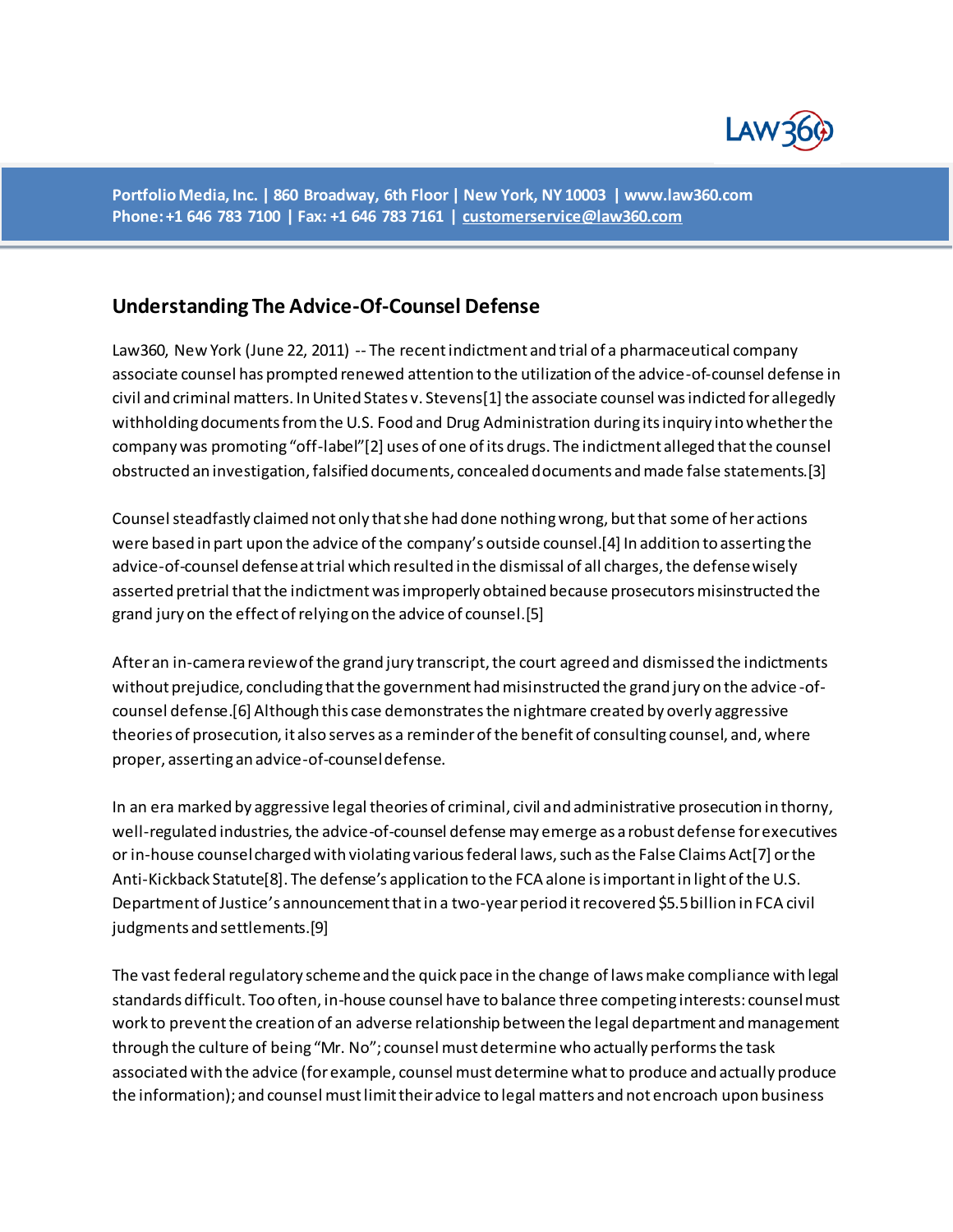decisions.

In this environment, it is very important that in-house counsel provide advice to their clients more often than in the past. In the event that something goes wrong, what are the ramifications? Can the entity that sought the advice point the government to the advice when the government is conducting an investigation? In addition, the defense is not limited to criminal statutes, but also applies to a number of civil statutes.

# **Background of the Advice-of-Counsel Defense**

The advice-of-counsel defense allows a defendant to show that there was no wrongful intent underlying his unlawful actions. The defense demonstrates that the defendant lacked the mens rea needed to commit the offense,[10] or, in the civil context, that the defendant lacked the specific state of mind required (or conversely acted in "good faith").

Accordingly, the defense is not always an affirmative defense, but rather negates an element of the offense itself.[11] A corporate employee may assert the defense to any criminal charges or civil suit brought against them, even if there is no direct attorney-client relationship between themselves and the corporation's counsel.<sup>[12]</sup>

Accepted in U.S. courts for well over a century,[13] the Courts of Appeal generally outline the defense as some variation of the following: "[A] defendant must show that he: (i) fully disclosed all material facts to his attorney before seeking advice; and (ii) actually relied on his counsel's advice in the good faith belief that his conduct was legal."[14] While not every court has adopted the exact standard, they are generally consistent.[15] Still undecided, however, is the issue of whether the defendant invoking the defense must have initially sought the advice in good faith.[16]

# **Waiver of Privilege**

Raising the advice-of-counsel defense is not without pitfalls. The defense generally waives the attorneyclient privilege protecting communications between a client and his counsel because the client is putting the contents of those communications at issue by asserting the defense. For executives, the issue of waiver is made difficult because the lawyers they often rely upon represent the corporation, not its executives.

Thus, it is not clear if they can be permitted to raise the defense in each instance if it could cause the corporation to waive the attorney-client privilege. This creates a conundrum because corporate directors and employees frequently rely on the advice of their corporation's legal counsel in matters that could expose them to personal liability. Courts have not taken a consistent approach to whether and to what extent an individual asserting an advice-of-counsel defense may introduce privileged communications against the wishes of the corporate privilege holder.

In United States v. W.R. Grace, the district court framed the question this way: "whether and under what circumstances the attorney-client privilege must give way to a criminal defendant's Sixth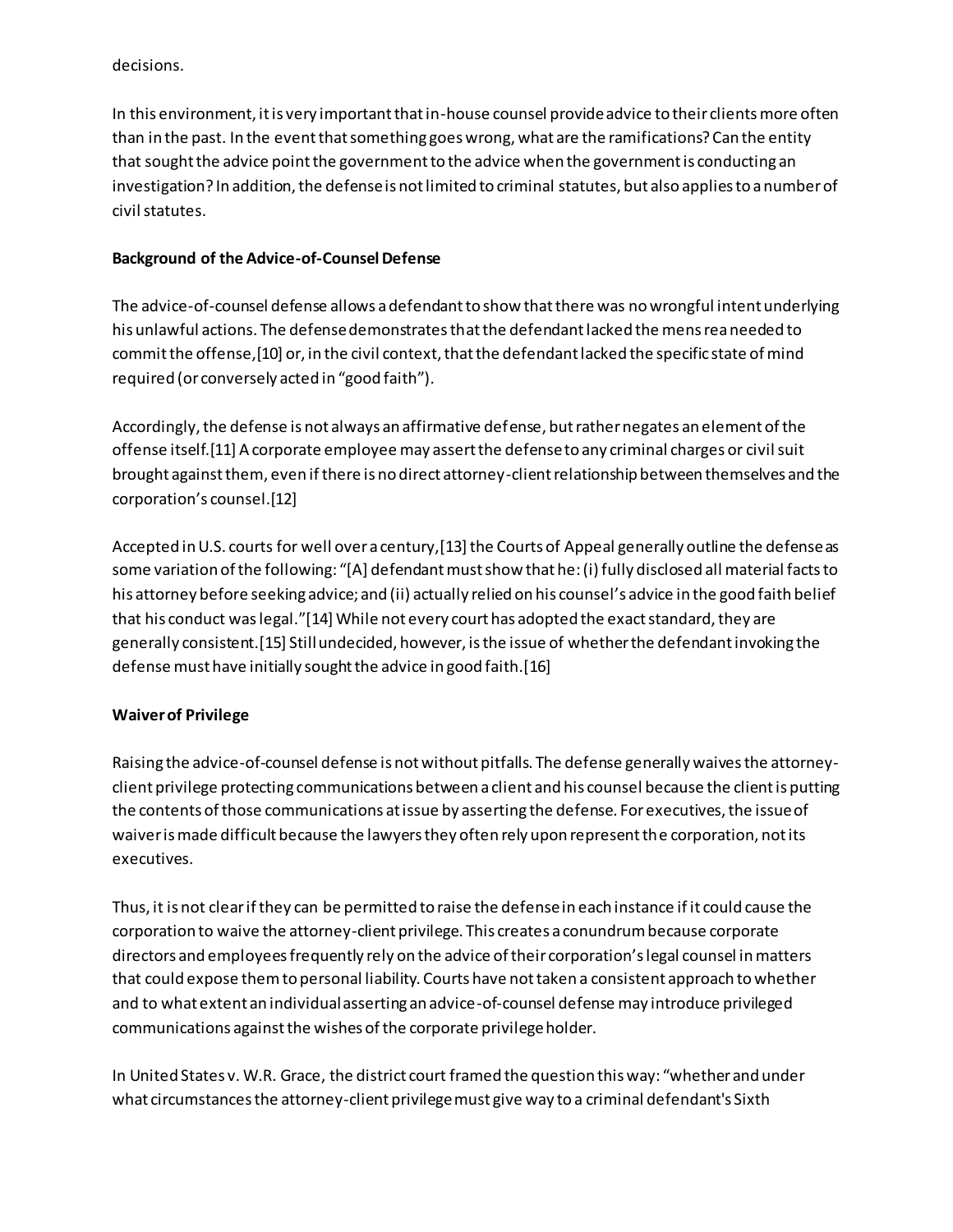Amendment right to present a defense ..."[17] There, the court adopted a balancing test rather than a blanket policy regarding the admission of privileged documents.[18] An important issue in that case was that it was a criminal trial where the Sixth Amendment protected "a defendant's right to present evidence in his defense ..."[19]

The Sixth Circuit took a different approach in Ross v. City of Memphis.[20] In that case, both the city and its former police director were sued for civil rights violations.[21] The former police director alleged that he received advice from the city's counsel to help prove that he had qualified immunity; however, the city invoked the attorney-client privilege to keep the communications from being disclosed.[22]

The Sixth Circuit rejected a balancing approach and held that "a municipal official's assertion of the advice of counsel defense does not require the City to relinquish the privilege it holds."[23] W.R. Grace and Ross represent two differing approaches taken by federal courts. Neither has been fully embraced.

# **Application under the False Claims Act and Health Care Fraud Laws**

The advice-of-counsel defense has wide application for health care companies under both the FCA and other laws. The defense's application in the health care context was publicized in United States v. Anderson.[24] There, the government charged that hospital executives and doctors had violated the Anti-Kickback Statute.[25] One of the defendants asserted an advice-of-counsel defense, arguing that "his actions  $\ldots$  were entirely directed and controlled by legal counsel."[26] Both the district and appellate court agreed that the defense could negate the specific intent requirement of the antikickback statute.[27]

Similarly, in the civil FCA context, the advice-of-counsel defense was successfully used by a health care executive in U.S. ex rel. Bidani v. Lewis. In Bidani, the court granted summary judgment to a de fendant in a qui tam FCA case based upon the advice-of-counsel defense.[28] The defense's application to the health care field was also demonstrated in U.S. ex rel. Pogue v. Diabetes Treatment Centers of America, in which the court held that the defense applied to claims under the Anti-Kickback Statute and the FCA.[29]

Unlike the court in Bidani, the court rejected the advice-of-counsel defense on summary judgment.[30] While the defense can be used in the health care context,[31] it may also prove to be a viable defense in a host of other areas of the law and should be closely examined to determine if it is applicable. For instance, it can be used as a defense in actions alleging willful patent infringement,[32] violations of securities laws,[33] or even as evidence that an importer used reasonable care in importing products under the Customs Modernization Act.[34]

# **Best Practices for Corporate Executives and In-House Counsels**

In order to make the defense available, counsel should think about some issues such as proper documentation, preservation of the advice of counsel, the potential for attorney-client waiver and ascertaining who the can rely on the advice within the company. Some tips include the following.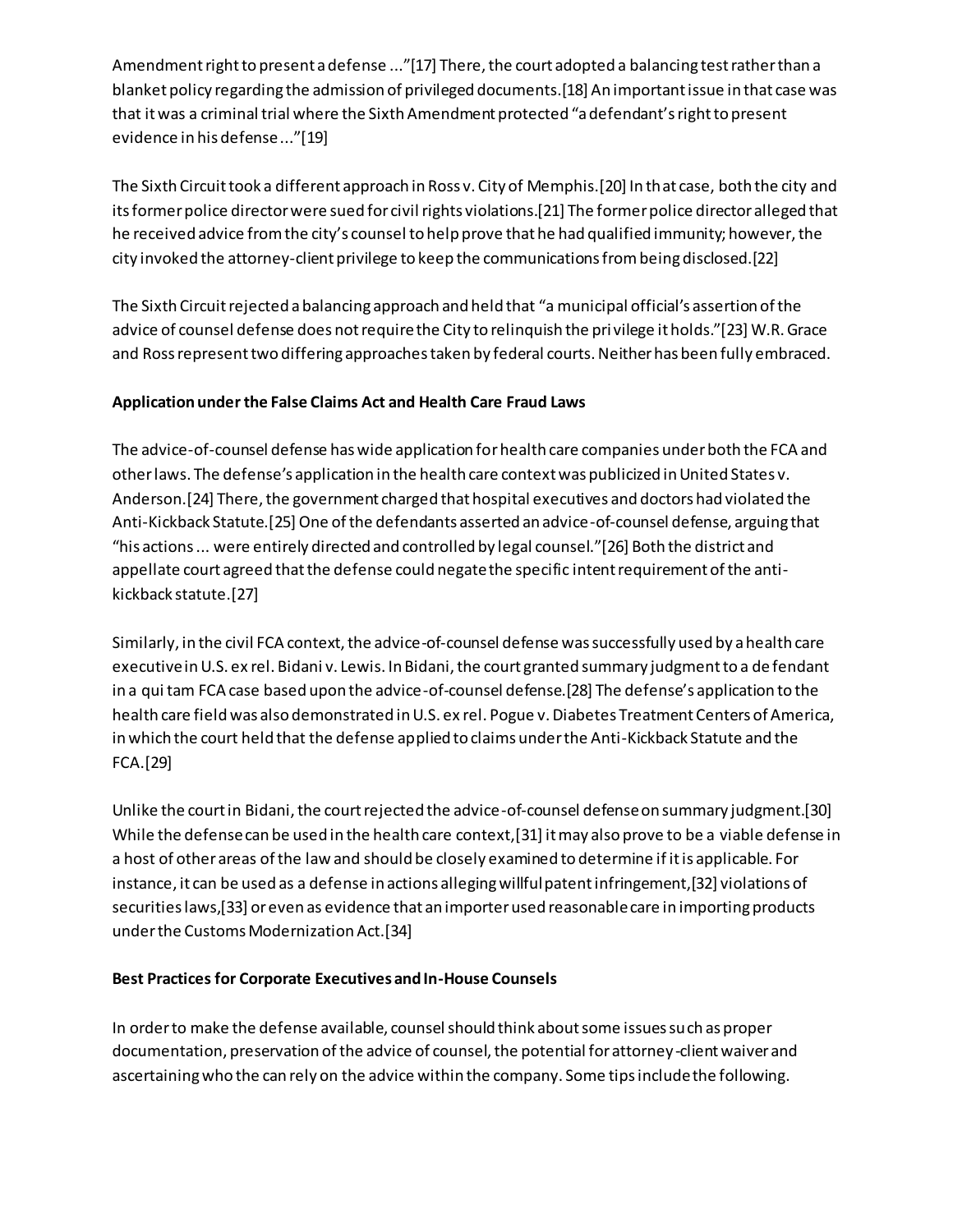## **A. Reliance by Individuals on Advice of Corporate Counsel**

## *Clarify the Representation*

While an individual may assert the advice-of-counsel defense based upon the advice of a corporation's counsel, an individual should constantly be aware that the corporate counsel usually only represents the corporation, not its employees.

# *Consider Retaining Independent Counsel*

If an individual's obligations are different from the corporation's obligations, then an executive or inhouse counsel should consider retaining their own counsel for advice regarding the matter in question.

# *Discuss Corporate Waiver of the Privilege*

An individual should not be afraid to ask relevant corporate officers as to whether they would agree, in advance, to waive the privilege if the need to assert an advice-of-counsel defense arises.

### **B. Seek Legal Advice!**

### *Seek Advice Early and Often*

The advice-of-counsel defense only applies when the advice was sought before action was taken as it asserts that the defendant relied on the advice. One cannot have relied on advice if the decision to take a course of action was made before consulting counsel.[35]

#### *Resolve Gray Areas*

The moment you have identified a gray area is the moment you need to seek legal advice. Any delay in seeking advice could be spun by prosecutors as evidence that you were consciously avoiding getting accurate advice that your conduct was unlawful.

#### *Do Not Seek Business Advice*

Attorneys are now often consulted about business decisions, not for their legal perspective, but for their business acumen. While business decisions may raise legal issues, if the questions are presented as business questions, then it will be difficult to argue that the advice-of-counsel defense applies if that transaction is called into question.

#### *Hypothetical Versus Genuine Business Issues*

Always seek to present genuine business issues to counsel. Questions about hypothetical business activities make it tougher for attorneys to provide legal advice because there are more unknowns.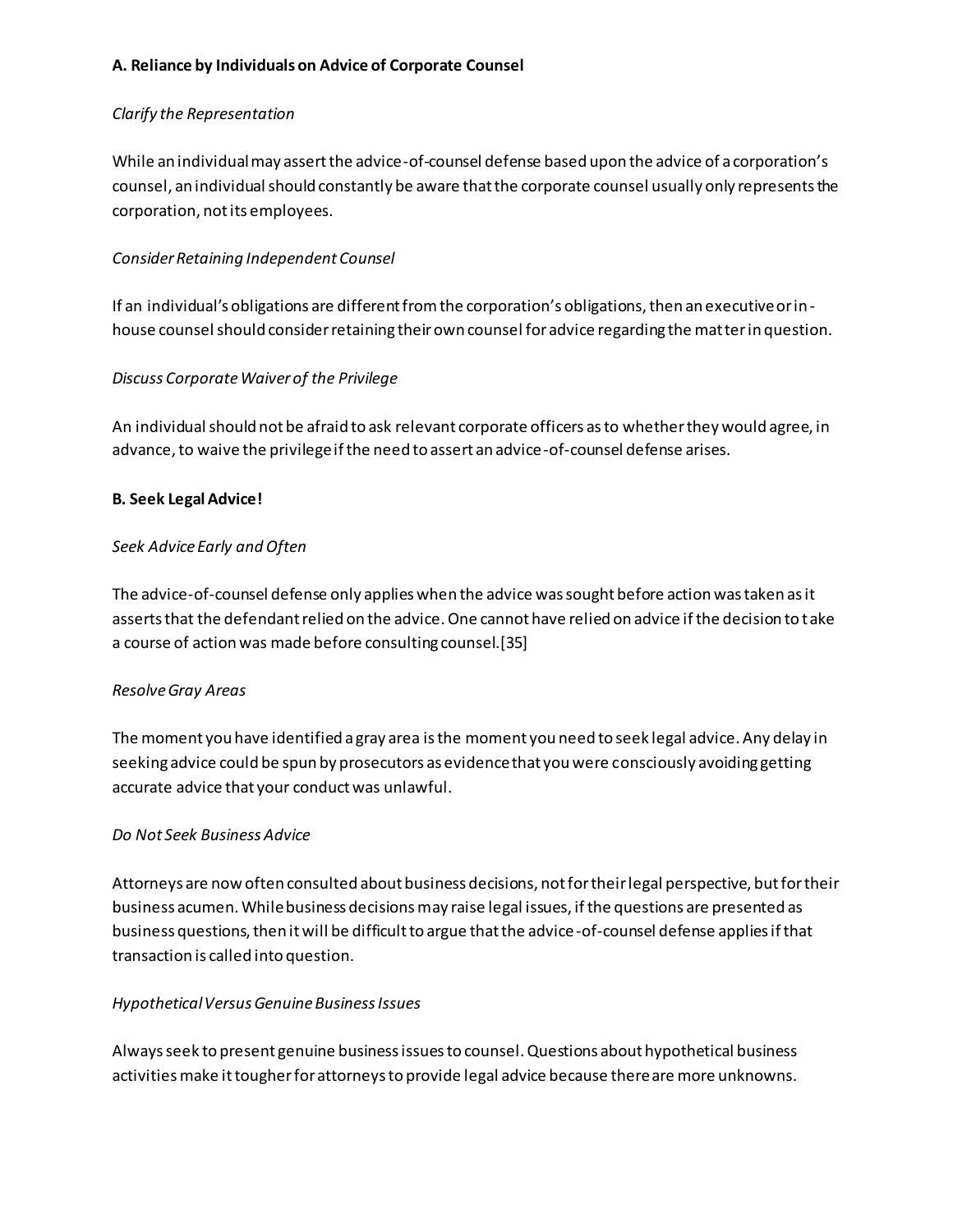# **C. Provide Full Disclosure to Counsel and Keep Proper Documentation**

# *Full Disclosure of Facts Means Full Determination of Facts*

In order to provide outside counsel with the information needed to give advice, an executive or in-house counsel must first determine all the relevant facts. This means they must determine what information needs to be collected and then diligently set about collecting this information. Remember, seeking the advice of counsel does not immunize a defendant from a charge of willful blindness.[36]

## *Continued Disclosure and Past Versus Future Conduct*

It is important for executives and in-house counsel to provide additional disclosures when either new information is discovered or the relevance of previously undisclosed information is realized.[37]

# *Document Requests for Advice and Internal Requests for Information*

It is important for executives and in-house counsel to clearly document their requests for legal advice from attorneys and the subsequent responses on matters that could give rise to liability. The advice -ofcounsel defense can turn on whether a defendant did his due diligence in collecting information for submission to counsel. Accordingly, internal requests for information should be documented as well.

#### *Mark Privileged Documents*

Clearly mark any and all requests for information and subsequent legal advice as documents subject to the attorney-client privilege. Laying the groundwork for a potential advice-of-counsel defense should not open up yourself or your company to the risks that come with the accidental disclosure of privileged information.

#### **Conclusion**

The dismissal of the indictment in United States v. Stevens, and the subsequent judgment of acquittal after trial, has highlighted the need for corporate executives and in-house counsel to seek legal advice not just during government investigations. Whether the advice-of-counsel defense is appropriate for any individual defendant can only be determined on a case-by-case basis, but through good and detailed recordkeeping, along with appropriate business practices, executives and in-house counsels can make sure that the defense can be available if needed.

--By Anthony M. Alexis (pictured) and Phillip R. Dupré, Mayer Brown LLP

*Anthony Alexisis a partner in the Washington, D.C., office of Mayer Brown. Phillip Dupré is an associate in the firm's Washington office.*

*The opinions expressed are those of the author and do not necessarily reflect the views of the firm, its clients, or Portfolio Media, publisher of Law360. This article is for general information purposes and is*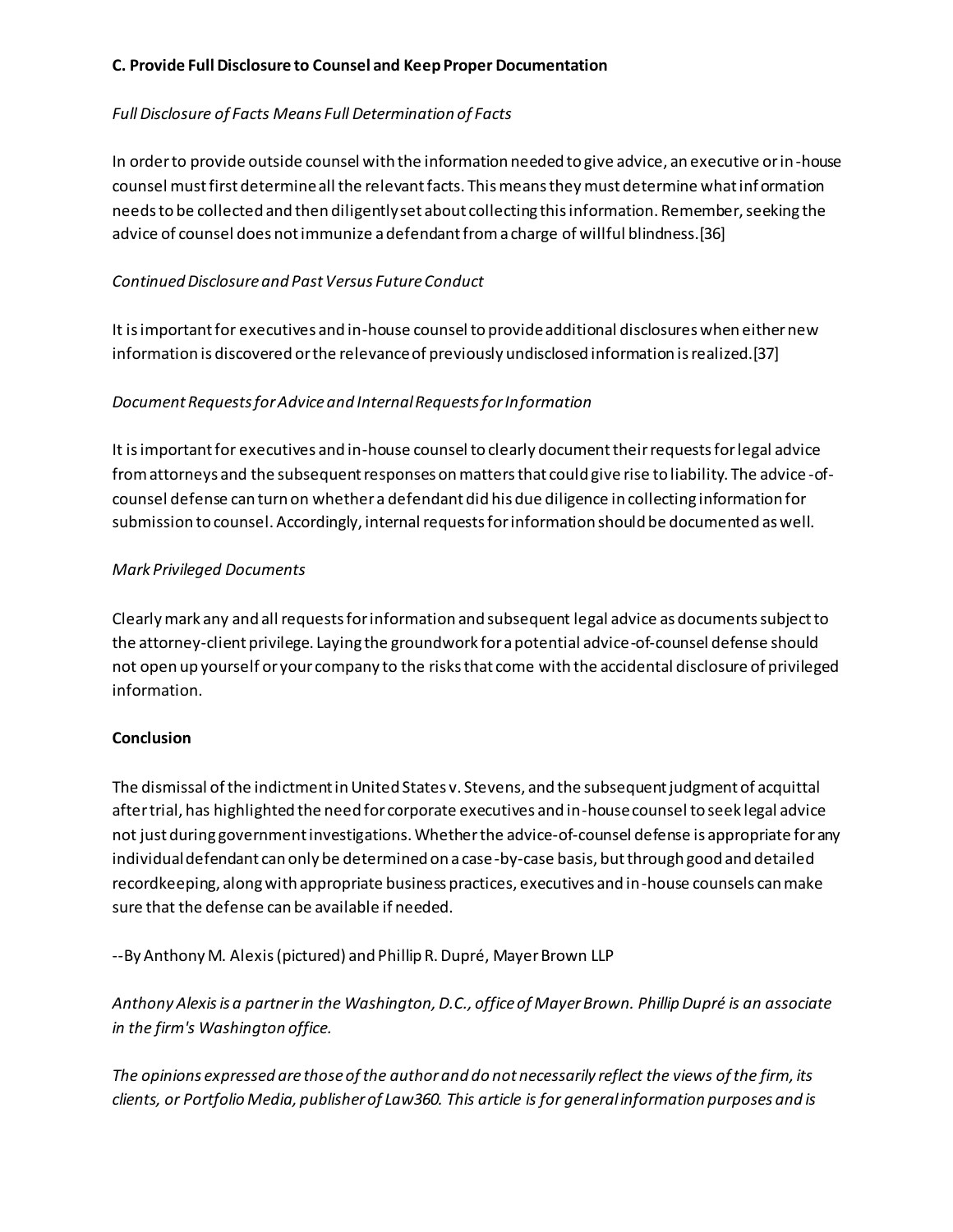*not intended to be and should not be taken as legal advice.*

[1] United States v. Stevens, F. Supp.2d \_\_\_, 2011 WL 1033707 (D. Md. Mar. 23, 2011). Subsequently, the government re-indicted the defendant and the case proceeded to trial. After the close of the government's evidence, the defendant moved for acquittal under Federal Rule of Criminal Procedure 29. The court granted the motion and the defendant was acquitted. United States v. Stevens, Judgment, No. 10-cr-00694-RWT (D. Md. May 13, 2011). The court explained its decision to grant the motion for acquittal orally, a transcript of which is available at http://lawprofessors.typepad.com/files/110510stevens.pdf.

[2] An off-label use of a prescription drug is when the drug used in a manner not approved by the FDA. While there is no prohibition on doctors prescribing drugs for off-label uses, pharmaceutical companies may only disseminate information about their drug's off-label uses in limited ways, for instance, by disseminating peer-reviewed journal articles about a drug's off-label uses. A pharmaceutical company may not imply that the drug is approved for these off-label uses in a promotional context.

[3] United States v. Stevens, Indictment, No. 10-cr-00694-RWT (D. Md. Apr. 13, 2011).

[4] United States v. Stevens, F. Supp.2d , 2011 WL 1033707, at \*2 (D. Md. Mar. 23, 2011).

[5] Id. at \*2.

 $[6]$  Id. at  $*7$ , 10 -12.

[7] 31 U.S.C. §§ 3729 et seq.

[8] 42 U.S.C. 1320a-7b(b)(1)(A)

[9] U.S. Department of Justice, Department of Justice Recovers \$3 Billion in False Claims Cases in Fiscal Year 2010 (Nov. 22, 2010), available at http://www.justice.gov/opa/pr/2010/November/10-civ-1335.html.

[10] While this article will limit its discussion of the advice of counsel for its use as a defense, it can also be used affirmatively. For instance, in Robert W. Stark, Jr., Inc. v. New York Stock Exchange, Inc., 346 F.Supp. 217 (S.D.N.Y 1972), the plaintiff alleged that he properly relied on the advice of counsel when seeking a a preliminary injunction enjoining the New York Stock Exchange from expelling him.

[11] United States v. Benson, 941 F. 2d 598, 613 (7th Cir. 1991).

[12] See United States v. McClatchey, 217 F.3d 823, 830-32 (10th Cir. 2000) (holding that acquittal would be appropriate if the defendant relied on the advice of corporate counsel in good faith); Douglas W. Hawes and Thomas J. Sherrard, Advice of Counsel as a Defense in Corporate and Securities Cases, 62 Va. L. Rev. 1, 28 (1976) ("[T]he same good faith and due care standards will be applied in scrutinizing reliance claims whether the attorney-client relationship is direct or indirect.")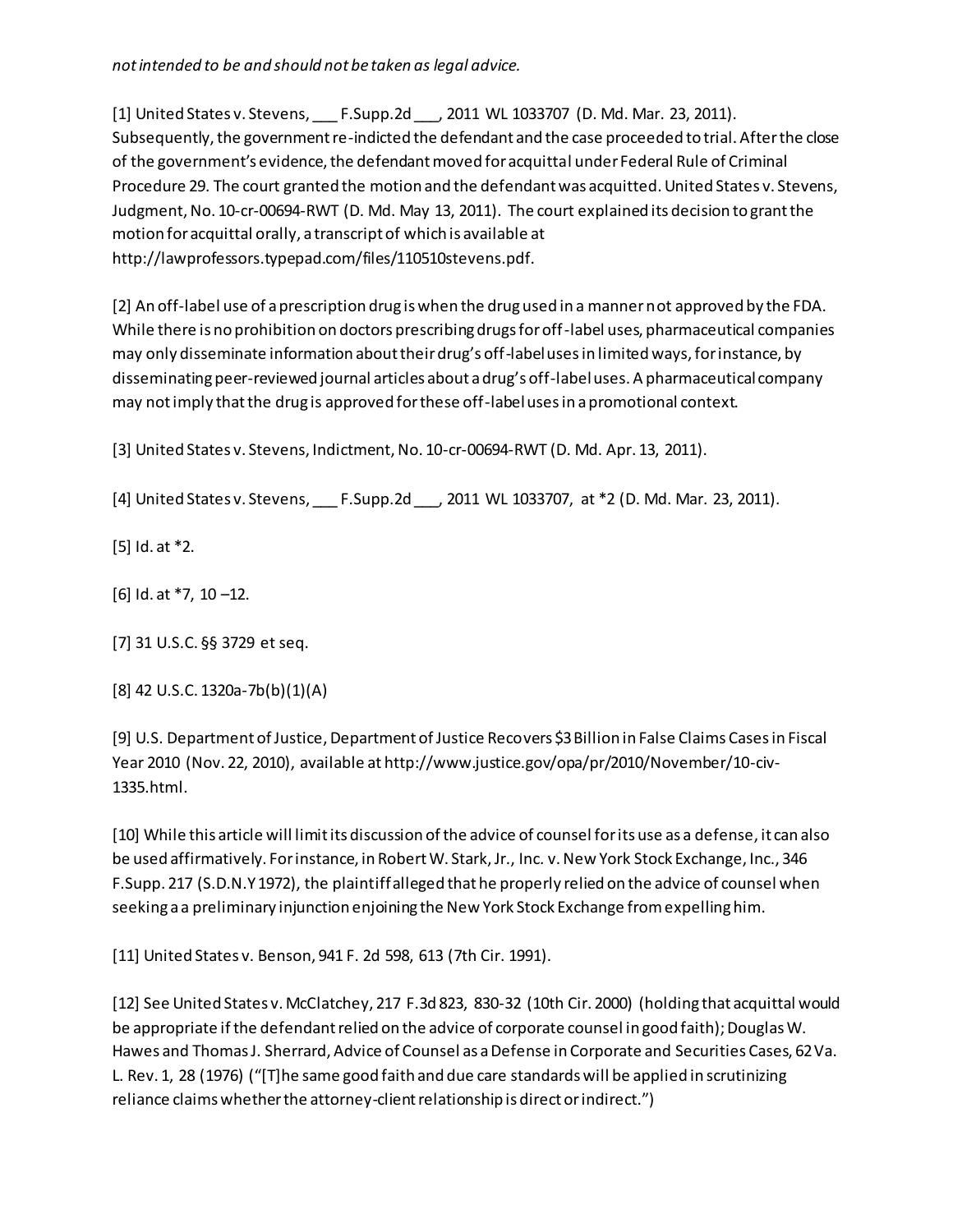[13] See State v. Patterson, 71 P. 860 (Kan. 1903) (rejecting advice-of-counsel defense when the defendant sought the advice after committing the alleged act); People v. Long, 15 N.W. 105 (Mich. 1883) (rejecting advice-of-counsel defense when defendant failed to follow the advice of counsel).

[14] See United States v. Rice, 449 F. 3d 887, 897 (8th Cir. 2006); see also United States v. Butler, 211 F. 3d 826, 833 (4th Cir. 2000) ("The essential elements of the reliance-on-counsel defense are (a) full disclosure of all pertinent facts to an expert, and (b) good faith reliance on the expert's advice.") (quotations omitted); United States v. Lindo, 18 F. 3d 353, 356 (6th Cir. 1994) ("The elements of a reliance on counsel defense are (1) full disclosure of all pertinent facts to counsel, and (2) good faith reliance on counsel's advice."); United States v. Kenney, 911 F. 2d 315, 322 (9th Cir. 1990) ("In order to qualify for an advice of counsel instruction the appellant must show that there was full disclosure to the attorney of all material facts, and that he relied in good faith on the attorney's recommended course of conduct."); CE Carlson, Inc. v. SEC, 859 F. 2d 1429, 1436 (10th Cir. 1988) ("The elements of such a defense require a showing of 1) a request for advice of counsel on the legality of a proposed action, 2) full disclosure of the relevant facts to counsel, 3) receipt of advice from counsel that the action to be taken will be legal, and 4) reliance in good faith on counsel's advice."); United States v. Eisenstein, 731 F. 2d 1540, 1543 (11th Cir. 1984) ("In order to take advantage of this defense, the defendant must show that he relied in good faith after first making a full disclosure of all facts that are relevant to the advice for which he consulted the attorney."); United States v. West, 392 F. 3d 450, 447 (D.C. Cir. 2004) ("A defendant may avail himself of an advice of counsel defense only where he makes a complete disclosure to counsel, seeks advice as to the legality of the contemplated action, is advised that the action is legal, and relies on that advice in good faith.")

[15] See United States v. Christopher, 142 F. 3d 46, 55 (1st Cir. 1998) (discussing requirements for advice-of-counsel defense); United States v. Evangelista, 122 F. 3d 112, 116 – 118 (2d Cir. 1997) (same); United States v. Traitz, 871 F. 2d 368, 382 – 383 (3d Cir. 1989) (same); United States v. Carr, 740 F. 2d 339, 347 (5th Cir. 1984) (same); Liss v. United States, 915 F. 2d 287, 291 (7th Cir. 1990) (In order to establish an advice of counsel defense, a defendant must establish that: (1) before taking action, (2) he in good faith sought the advice of an attorney whom he considered competent, (3) for the purpose of securing advice on the lawfulness of his possible future conduct, (4) and made a full and accurate report to his attorney of all material facts which the defendant knew, (5) and acted strictly in accordance with the advice of his attorney who had been given a full report.)

[16] Compare Liss, 915 F. 2d at 291 and United States v. Beech-Nut Nutrition Corp., 871 F. 2d 1181, 1194 (2d Cir. 1989) with United States v. DeFries, 129 F. 3d 1293, 1308 n.7 (D.C. Cir. 1997) ("[s]o long as the defendant relies on his counsel's advice in good faith, it is irrelevant whether or not he initially sought the advice in good faith.").

[17] W.R. Grace, 439 F.Supp.2d at 1136

[18] Id. at 1142.

[19] Id. at 1137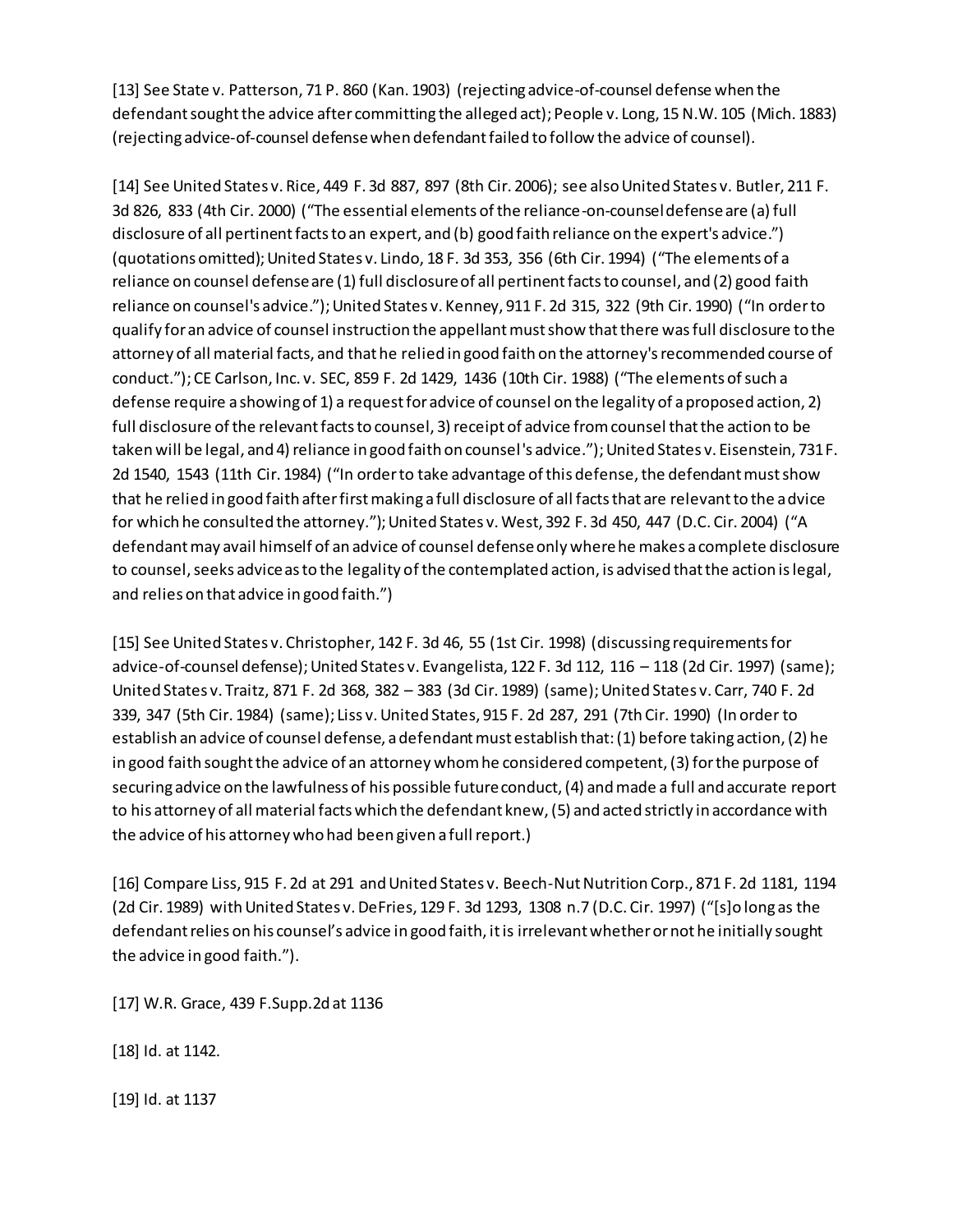[20] 423 F.3d 596.

[21] Id. at 598.

[22] Id.

[23] Id. at 603.

[24] 85 F.Supp.2d 1047 (D. Kan. 1999) rev'd by United States v. McClatchey, 217 F.3d 823 (10th Cir. 2000).

[25] Id. at 1052-1060.

[26] United States v. McClatchey, 217 F. 3d 823, 830 (10th Cir 2000)

[27] Id. at 829-830; 836.

[28] U.S. ex rel. Bidani v. Lewis, 2001 WL 32868, at \*6-10 (N.D. Ill. Jan. 12, 2001) vacated in part 2001 WL 747524 (N.D. Ill. June 29, 2001).

[29] 565 F.Supp.2d 153, 167 (D.D.C. 2008) ("Courts do, however, recognize a good-faith defense to claims pursued under the AKS and FCA.").

[30] Id. at 169.

[31] 42 U.S.C.  $$1320a-7b(b)(1)-(2); 31 U.S.C.$   $$3729(a)(1)(A)$ .

[32] See In re EchoStar Communications Corp., 448 F. 3d 1294, 1299 (Fed. Cir. 2006)

[33] See United States v. Bilzerian, 926 F. 2d 1285 (2d Cir. 1991) (defendant unsuccessfully attempted to assert good faith reliance on the advice of counsel for defense in securities case).

[34] U.S. Customs and Border Protection, What Every Member of the Trade Community Should Know About: Reasonable Care, p. 11 (Feb. 2004) ("Have you consulted with a Customs 'expert' (e.g., lawyer, . . . ) regarding the correct country of origin/proper marking of your merchandise?")

[35] See United States v. King, 560 F. 2d 122, 132 (2nd Cir. 1977) (advice-of-counsel instruction is improper when defendant "specifically testified on cross-examination that he did not recall relying on counsel before [committing the illegal acts]")

[36] See United States v. Beech-Nut Nutrition Corp., 871 F. 2d 1181, 1194 (2d Cir. 1989) (permitting instructions on both the advice-of-counsel defense and willful blindness to go to the jury); United States v. Duncan, 850 F. 2d 1104, 1118 (6th Cir. 1988) (holding that it is appropriate to "combining the reliance